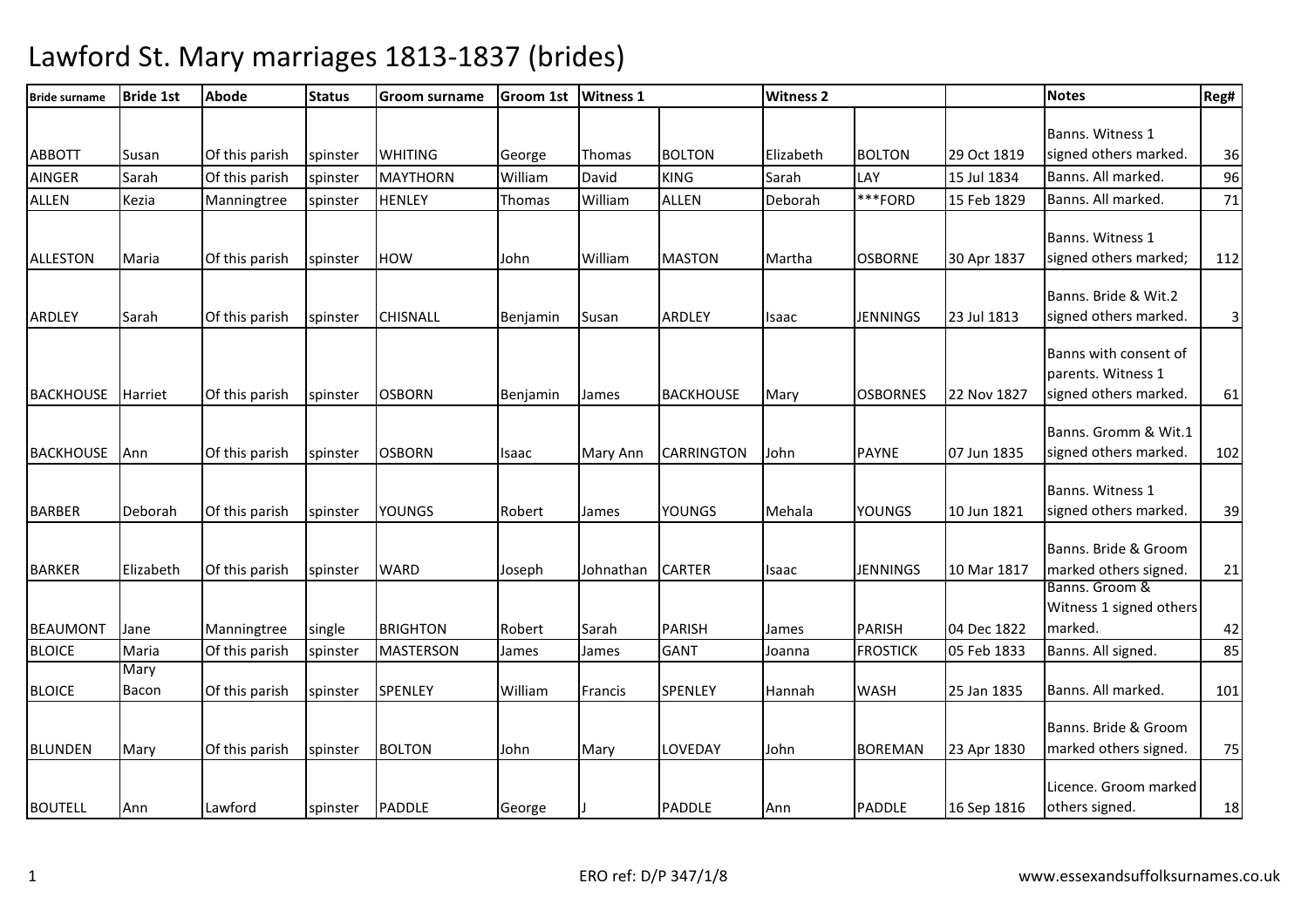| <b>Bride surname</b> | <b>Bride 1st</b> | <b>Abode</b>   | <b>Status</b> | <b>Groom surname</b> | Groom 1st      | <b>Witness 1</b> |                  | <b>Witness 2</b>   |                  |             | <b>Notes</b>                                  | Reg# |
|----------------------|------------------|----------------|---------------|----------------------|----------------|------------------|------------------|--------------------|------------------|-------------|-----------------------------------------------|------|
| <b>BOUTELL</b>       | Sarah            | Of this parish | spinster      | <b>STAGGELS</b>      | Joseph         | Mark             | <b>BOUTELL</b>   | Elizabeth          | <b>BOUTELL</b>   | 10 Oct 1816 | Banns. All signed.                            | 19   |
| <b>BOUTELL</b>       | Elizabeth        | Of this parish |               | LONG                 | Daniel         | Joseph           | <b>STEGGELS</b>  | Ann                | <b>PADDLE</b>    | 14 Jul 1818 | Banns. Groom marked<br>others signed.         | 27   |
| <b>BRAILEY</b>       | Lucy             | Of this parish | spinster      | <b>GOOD</b>          | John           | <b>Isaac</b>     | <b>JENNINGS</b>  | Sarah              | <b>PRIKE</b>     | 09 Nov 1813 | Banns. Bride & Groom<br>marked others signed. | 6    |
| <b>BULL</b>          | <b>Mary Ann</b>  | Of this parish | spinster      | <b>COLLINS</b>       | Richard        |                  | <b>MATHEWMAN</b> | Johnathan          | <b>BULL</b>      | 03 Jun 1832 | Licence. All signed.                          | 82   |
| <b>BUNCH</b>         | Mary Ann         | Of this parish | spinster      | <b>TAYLOR</b>        | John           | N                | RIDDLESDALE      | Josiah             | *INCH            | 01 Mar 1836 | Banns. All signed.                            | 106  |
| <b>BUTCHER</b>       | Mary             | Of this parish | spinster      | <b>COOPER</b>        | Samuel         | John             | <b>WILKIN</b>    | Mary               | <b>GIRLING</b>   | 22 Aug 1830 | Banns. Bride & Wit.1<br>signed others marked. | 76   |
| <b>CHAPLAIN</b>      | Sarah            | Lawford        | spinster      | <b>GARNETT</b>       | Thomas         | Sarah            | <b>GARNETT</b>   | Joseph             | <b>SAUNDERS</b>  | 29 Jul 1828 | Banns. Groom & Wit.2<br>signed others marked. | 65   |
| <b>CHAPLAIN</b>      | Lucy             | Lawford        | widow         | <b>CALVER</b>        | <b>Charles</b> | <b>Charles</b>   | <b>GOLDSTONE</b> | Elizabeth          | <b>GOLDSTONE</b> | 15 Oct 1828 | Banns. Witness 1<br>signed others marked.     | 69   |
| <b>CHAPLAIN</b>      | Mary Ann         | Of this parish | spinster      | <b>SALMON</b>        | James          | Mary R           | <b>JOWERS</b>    | John               | <b>TAYLOR</b>    | 11 Oct 1833 | Banns. Bride & Groom<br>marked others signed. | 88   |
| <b>CHILES</b>        | <b>Mary Ann</b>  | Of this parish | spinster      | <b>BACON</b>         | William        | Thomas           | <b>BACON</b>     | <b>Eleanor Ann</b> | <b>BROWN</b>     | 16 Sep 1834 | Licence. All signed.                          | 98   |
| <b>CHISNALL</b>      | Anne             | Of this parish | spinster      | <b>PEKE</b>          | William        | James            | <b>CHISNALL</b>  | Isaac              | <b>JENNINGS</b>  | 28 Feb 1817 | Banns. Bride & Groom<br>marked others signed. | 20   |
| <b>CLIFT</b>         | Elizabeth        | Of this parish | spinster      | <b>ALLISON</b>       | William        | <b>Isaac</b>     | <b>JENNINGS</b>  | Mary               | <b>JASPER</b>    | 10 Oct 1813 | Banns. Witness 1<br>signed others marked.     | 4    |
| <b>COOK</b>          | Mary             | Of this parish | single        | <b>CRISP</b>         | Johnathan      | John             | <b>COOK</b>      | Isaac              | <b>JENNINGS</b>  | 20 Apr 1815 | Banns. Groom & Wit.2<br>signed others marked. | 11   |
| <b>CREEK</b>         | Susannah         | Of this parish | spinster      | <b>CHAPLAIN</b>      | Nathaniel      | Daniel           | <b>COOK</b>      | Mary Ann           | <b>CHAPLAIN</b>  | 08 Nov 1825 | Banns. Bride & Groom<br>signed others marked. | 56   |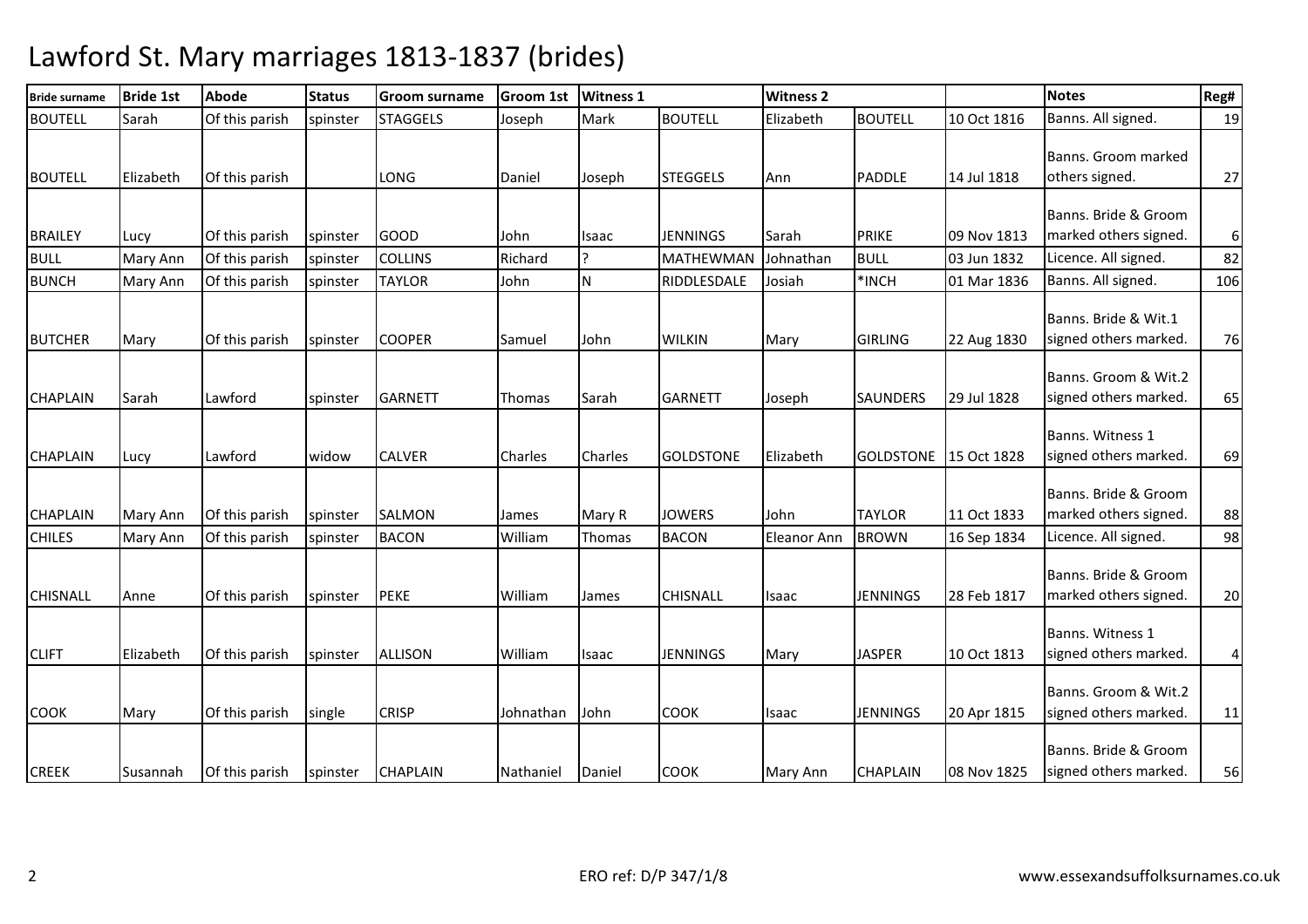| <b>Bride surname</b> | <b>Bride 1st</b> | <b>Abode</b>   | <b>Status</b> | <b>Groom surname</b> | <b>Groom 1st</b> | <b>Witness 1</b> |                 | <b>Witness 2</b> |                 |             | <b>Notes</b>                                    | Reg#    |
|----------------------|------------------|----------------|---------------|----------------------|------------------|------------------|-----------------|------------------|-----------------|-------------|-------------------------------------------------|---------|
| <b>CRISP</b>         | Sarah            | Of this parish | single        | <b>DURRANT</b>       | John             | Johnathan        | <b>CRISP</b>    | Isaac            | <b>JENNINGS</b> | 16 Sep 1815 | Banns. Bride & Groom<br>marked others signed.   | 12      |
|                      |                  |                |               |                      |                  |                  |                 |                  |                 |             | Banns with consent of<br>parents. Groom & Wit 2 |         |
| <b>CRISP</b>         | Sarah            | Of this parish | widow         | <b>HOWARD</b>        | John             | William          | <b>HOWARD</b>   | Robert           | <b>FOLKARD</b>  | 30 Oct 1825 | signed others marked.                           | 55      |
| <b>CROOKS</b>        | Mary             | Of this parish | spinster      | <b>KING</b>          | John             | Johnathan        | <b>MOUTELL</b>  | Eliz             | <b>KING</b>     | 10 Nov 1814 | Banns. All signed                               | $\bf 8$ |
| <b>CROOKS</b>        | Margaret         | Of this parish | spinster      | <b>RUDLIN</b>        | Johnathan        | John             | PETTICAN        | Eliza            | <b>COOK</b>     | 01 Nov 1832 | Banns. Bride & Groom<br>marked others signed.   | 84      |
| <b>CUTHBERT</b>      | Elizabeth        | Of this parish |               | <b>NEVILLE</b>       | Richard          | William          | <b>CUTHBERT</b> | Benjn            | <b>COOKE</b>    | 21 Sep 1819 | Licence. All signed.                            | 31      |
| <b>DANDO</b>         | Mary             | Of this parish | spinster      | <b>CUTTING</b>       | William          | Susan            | <b>DANDO</b>    | John             | <b>TAYLOR</b>   |             | 29-Dec-31 Licence. All signed.                  | 81      |
| <b>DAWSON</b>        | Herodius?        | Lawford        | spinster      | <b>SEWELL</b>        | James            | Richd            | SAVALL?         | Jane             | SAVALL?         | 16 Sep 1828 | Banns. Groom & Wit1<br>signed others marked.    | 68      |
| <b>DAY</b>           | Hannah           | Of this parish | spinster      | <b>GALLANT</b>       | Robert           | Elizabeth        | <b>COOK</b>     | Abraham          | <b>DAY</b>      | 26 Jan 1831 | Banns. Witness 2<br>marked others signed.       | 78      |
| <b>DEATH</b>         | Elizabeth        | Of this parish | spinster      | <b>HEWITT</b>        | John             | Wm               | <b>HARRIS</b>   | Mary             | <b>DEATH</b>    | 04 May 1819 | Banns. Bride marked<br>others signed.           | 30      |
| <b>DOWNES</b>        | Anne             | Dedham         | widow         | <b>HIGHAM</b>        | John             | Sarah            | <b>DOWNS</b>    | Isaac            | <b>JENNINGS</b> | 07 Dec 1817 | Banns. Bride & Groom<br>marked others signed.   | 24      |
| <b>EDGELEY</b>       | Susannah         | Of this parish | single        | <b>COOK</b>          | Daniel           | John             | <b>CRISP</b>    | Isaac            | <b>JENNINGS</b> | 24 Nov 1814 | Banns. Witness 2<br>signed others marked.       | 9       |
| <b>ELSON</b>         | Sarah            | Of this parish | spinster      | <b>RUSSEL</b>        | Isaac            | William          | <b>ELSON</b>    | Isaac            | <b>JENNINGS</b> | 12 Oct 1817 | Banns. Witness 2<br>signed others marked.       | 23      |
| <b>FAIRS</b>         | Jane             | Of this parish | spinster      | <b>KING</b>          | William          | James            | <b>KERRY</b>    | Mary             | ARNOLD          | 02 Nov 1833 | Banns. All marked.                              | 89      |
| FINCH                | Sally            | Of this parish | spinster      | <b>BAILEY</b>        | Jesse            | Susan            | <b>CUTTING</b>  | William          | <b>FINCH</b>    | 08 May 1817 | Banns. Groom signed<br>others marked.           | 22      |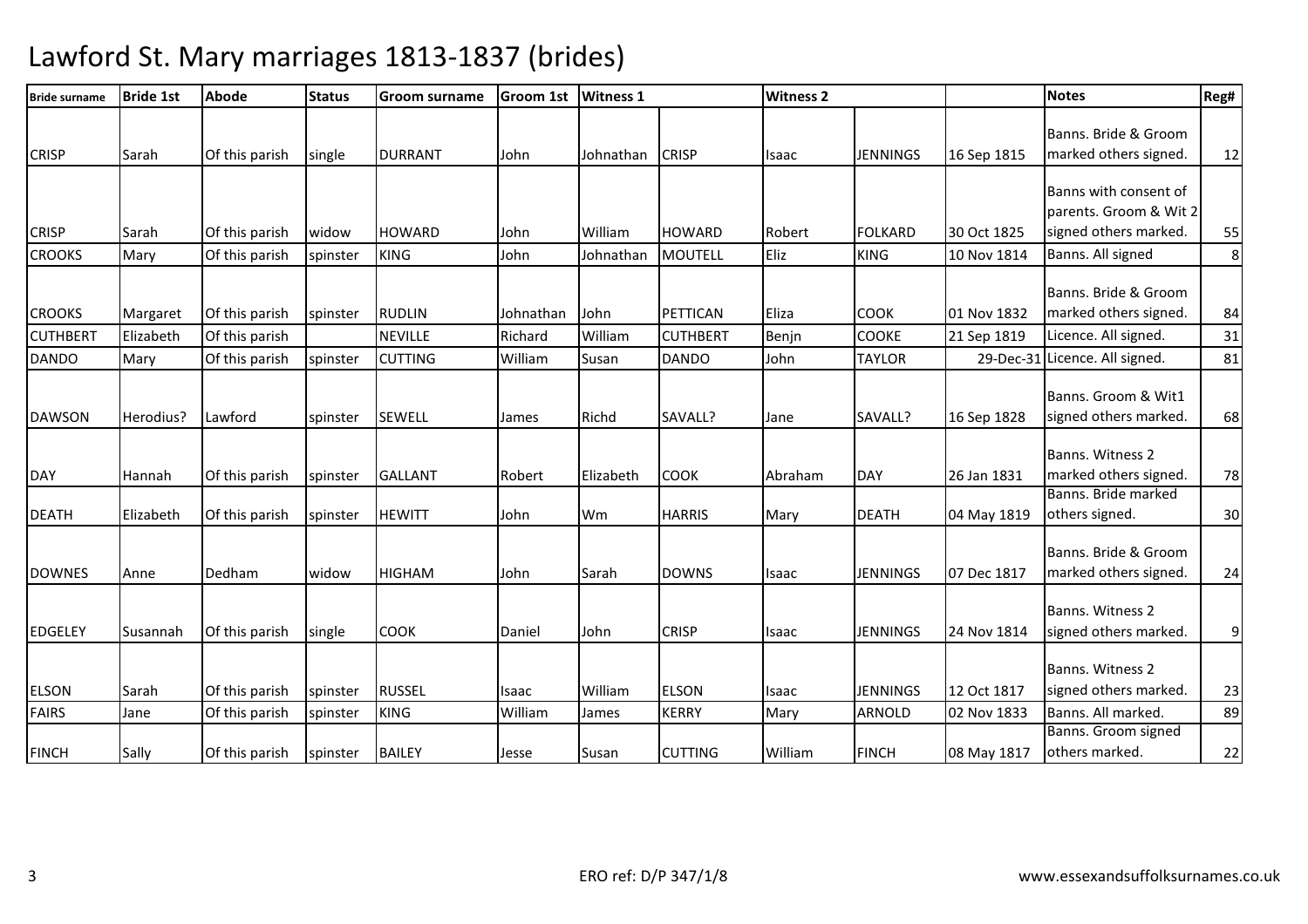| <b>Bride surname</b>               | <b>Bride 1st</b>  | <b>Abode</b>                     | <b>Status</b>        | <b>Groom surname</b>     | <b>Groom 1st</b>  | <b>Witness 1</b>  |                                  | <b>Witness 2</b> |                          |                            | <b>Notes</b>                                                             | Reg#     |
|------------------------------------|-------------------|----------------------------------|----------------------|--------------------------|-------------------|-------------------|----------------------------------|------------------|--------------------------|----------------------------|--------------------------------------------------------------------------|----------|
| <b>FIRR</b>                        | Elizabeth<br>Bell | Lt Bromley                       | spinster             | <b>GOLDSTONE</b>         | Charles           | John              | <b>REACH</b>                     | Hannah           | <b>NEVILLE</b>           | 12 Jul 1828                | Banns with consent of<br>parents. Groom & Wit 1<br>signed others marked. | 63       |
| <b>FISH</b>                        | Elizabeth         | Of this parish                   | spinster             | <b>GOODCHILD</b>         | Amos              | Daniel            | <b>FISH</b>                      | Mary             | <b>GOODCHILD</b>         | 03 Sep 1827                | Banns. Witness 2<br>signed others marked.                                | 59       |
| <b>FRENCH</b>                      | Susannah          | Of this parish                   |                      | <b>STEVENS</b>           | James             | Philip            | <b>FRENCH</b>                    | Maria            | <b>BIGGS</b>             | 13 Sep 1818                | Banns. All signed.                                                       | 28       |
| <b>FROSTICK</b><br><b>FROSTICK</b> | Hannah<br>Martha  | Of this parish<br>Of this parish | spinster<br>spinster | AYLWARD<br><b>COOPER</b> | William<br>Samuel | Elizabeth<br>[T1] | <b>FROSTICK</b><br><b>BARBER</b> | John<br>Rachel   | <b>WILKIN</b><br>LAMBERT | 23 Dec 1820<br>21 Jul 1828 | Banns. Witness 1<br>marked others signed.<br>Banns. All signed.          | 38<br>64 |
| <b>GAYMER</b>                      | Sarah             | Of this parish                   |                      | <b>SAUNDERS</b>          |                   | Thomas            | <b>WINNEY</b>                    | Mary             | <b>HOWARD</b>            | 14 Jul 1833                | Banns. All marked.                                                       | 86       |
| <b>GAYNER</b>                      | Sarah             | Of this parish                   | spinster<br>widow    | <b>LEECH</b>             | Joseph<br>John    | Thomas            | <b>WINNEY</b>                    | Mary             | <b>HEWITT</b>            | 11 Feb 1827                | Banns. All marked.                                                       | 57       |
| <b>GIBBS</b>                       | Mary              | Lawford                          |                      | <b>HARDWICK</b>          | Charles           | Wm                | <b>BROWN</b>                     | Mary Ann         | *YTON                    | 11 Aug 1828                | Banns. All signed.                                                       | 66       |
|                                    |                   | Of this parish                   | spinster             | <b>RIACH</b>             |                   |                   | SALLEY                           |                  | <b>RIACH</b>             | 20 Nov 1835                | Banns. All signed.                                                       | 104      |
| <b>GIDDINGS</b>                    | Jane              |                                  | spinster             |                          | John              | Susannah          |                                  | Mary             |                          |                            |                                                                          |          |
| <b>GOOD</b>                        | Mary              | Of this parish                   | spinster             | <b>DUBBEL</b>            | William           | Benjamin          | <b>SPOONER</b>                   | M.D              | <b>GOODALL</b>           | 13 Sep 1823                | Banns. Bride & Groom<br>marked others signed.                            | 47       |
| <b>GRIMSEY</b>                     | Susan             | Manningtree                      | widow                | <b>BACKHOUSE</b>         | Philemon          | John              | <b>GOSNALL</b>                   | Sarah            | <b>HOLDEN</b>            | 06 Nov 1829                | Banns. Witness 1<br>signed others marked.                                | 72       |
| <b>HANTON</b>                      | Sarah<br>Letitia  | Of this parish                   | annulled             | <b>SMITH</b>             | William           | Philip            | <b>SMITH</b>                     | Sophia           | <b>HANTON</b>            | 20 Jun 1837                | Banns. All signed.                                                       | 113      |
| <b>HARPER</b>                      | Mary              | Of this parish                   | spinster             | <b>ROLF</b>              | William           | John              | <b>WYATT</b>                     | Elizabeth        | <b>HARPER</b>            | 10 Apr 1830                | Banns. Bride & Wit 1<br>signed others marked.                            | 74       |
| <b>HASTE</b>                       | Mary Ann          | Of this parish                   | spinster             | <b>DALE</b>              | Robert            | Phoebe            | <b>PAYNE</b>                     | William          | <b>DALE</b>              | 12 Oct 1819                | Banns. Bride & Wit.1<br>signed others marked.                            | 34       |
| <b>HASTE</b>                       | Ann               | Of this parish                   | widow                | <b>BRIGHTON</b>          | Robert            | Mary              | <b>HARDWICK</b>                  | Charles          | <b>HARDWICK</b>          | 28 Nov 1836                | Banns. All signed.                                                       | 110      |
| <b>HATCH</b>                       | Sarah Ann         | Of this parish                   | spinster             | <b>BACKHOUSE</b>         | James             | Philemon          | <b>BACKHOUSE</b>                 | Ann              | <b>OSBORNE</b>           | 12 Jul 1835                | Banns. Groom signed<br>others marked.                                    | 103      |
| <b>HIGHAM</b>                      | Mary              | Of this parish                   | spinster             | <b>ROBERTS</b>           | Samuel            | Sarah             | <b>FINCH</b>                     | Isaac            | <b>JENNINGS</b>          | 12 Jan 1814                | Banns. Bride & Wit2<br>signed others marked.                             | 7        |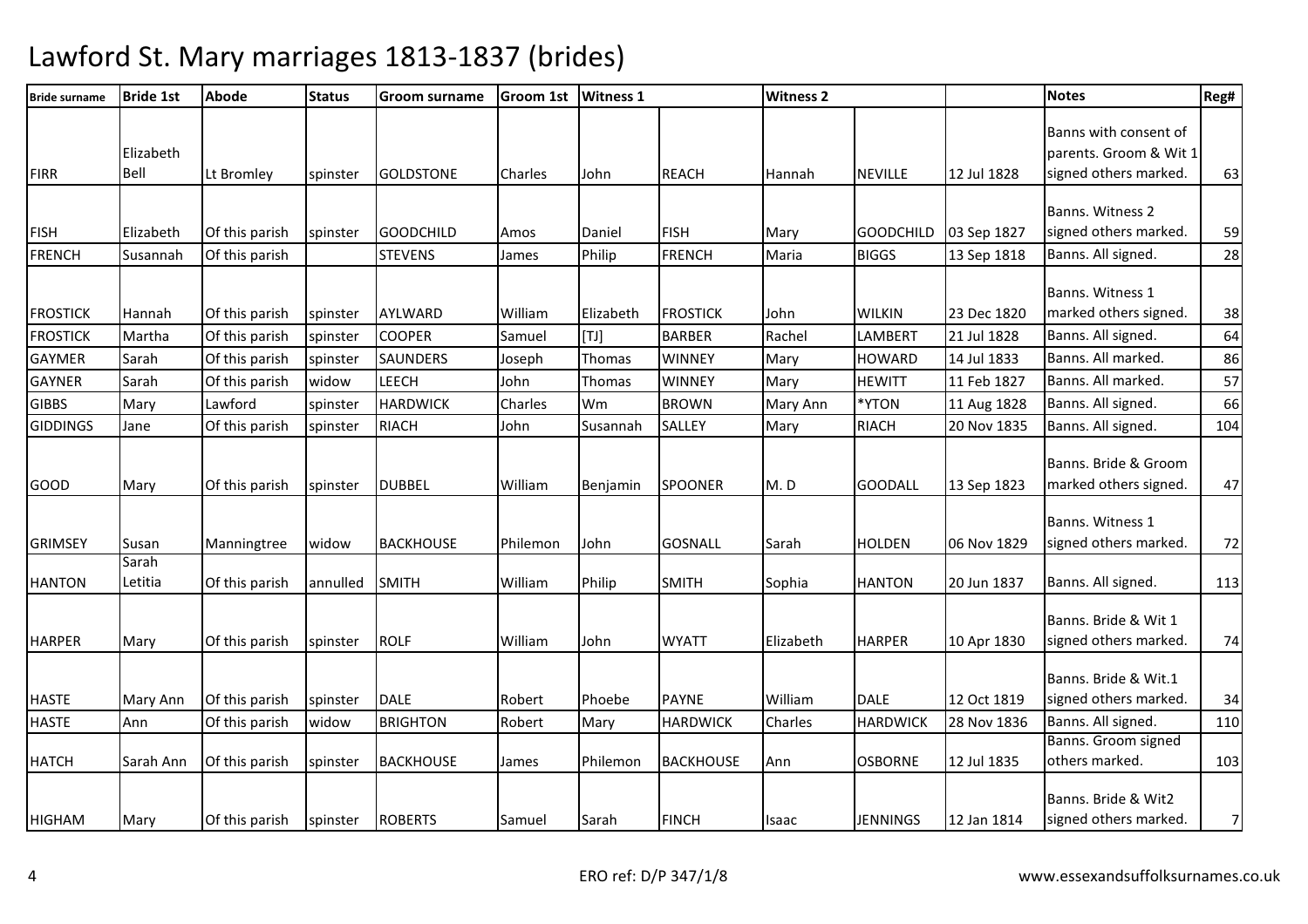| <b>Bride surname</b> | <b>Bride 1st</b> | <b>Abode</b>            | <b>Status</b> | <b>Groom surname</b> | <b>Groom 1st</b> | <b>Witness 1</b>      |                 | <b>Witness 2</b> |                 |             | <b>Notes</b>                                  | Reg#   |
|----------------------|------------------|-------------------------|---------------|----------------------|------------------|-----------------------|-----------------|------------------|-----------------|-------------|-----------------------------------------------|--------|
| <b>HIGHAM</b>        | Elizabeth        | Of this parish          | spinster      | <b>USHER</b>         | Daniel           | Elizabeth             | <b>USHER</b>    | Isaac            | <b>JENNINGS</b> | 24 Dec 1817 | Banns. Bride & Groom<br>marked others signed. | 25     |
| <b>HIGHAM</b>        | Martha           | Of this parish          | spinster      | <b>SMITH</b>         | Joseph           | John                  | <b>HASTE</b>    | Isaac            | JENNINGS        | 06 Oct 1818 | Banns. Groom & Wit.2<br>signed others marked. | 29     |
| <b>HIGHAM</b>        | Mary             | Of this parish          | spinster      | <b>RICHARDSON</b>    | James            | John                  | <b>HIGHAM</b>   | Lucy             | <b>HIGHAM</b>   | 09 Oct 1819 | Banns. Bride signed<br>others marked.         | 33     |
| <b>HIGHAM</b>        | Lucy             | Of this parish          | spinster      | <b>CHAPLAIN</b>      | William          | Daniel                | <b>COOK</b>     | Mary Ann         | <b>CHAPLAIN</b> | 25 Oct 1825 | Banns. All marked.                            | 54     |
| <b>HOWS</b>          | Rosina           | Of this parish          |               | <b>BIRD</b>          | Abraham          | John                  | <b>WALLER</b>   | Mary             | <b>BIRD</b>     | 10 Nov 1821 | Banns. All marked.                            | 41     |
| HUNNIBELL            | Esther           | Of this parish          | spinster      | <b>EADE</b>          | William          | Thomas                | <b>EADE</b>     | Susan            | <b>YELL</b>     | 05 Oct 1832 | Banns. All signed.                            | 83     |
| <b>HUTTON</b>        | Rebecca          | Of this parish          | spinster      | <b>SELFE</b>         | Thomas           | Iн                    | <b>JACKLIN</b>  | Jane             | <b>SELFE</b>    | 22 Oct 1819 | Licence. Witness 2<br>marked others signed.   | 35     |
| JAMES                | Mary             | Of this parish          | spinster      | <b>CAPON</b>         | Robeert          | Catherine<br>Ballard? | SHERIDAN        | Saml             | MAC**LD         | 20 Nov 1834 | Licence. All signed.                          | 100    |
| <b>JASPER</b>        | Eliza            | Of this parish          | spinster      | <b>BARBER</b>        | Johnathan        | <b>John</b>           | <b>BARBER</b>   | Maria            | <b>JASPER</b>   | 07 Mar 1837 | Banns. Groom marked<br>others signed.         | 111    |
| <b>KELLY</b>         | Mary             | Of this parish          | spinster      | <b>SPOONER</b>       | Dennis           | Benjamin              | <b>SPOONER</b>  | Mary Ann         | <b>SPOONER</b>  | 02 Apr 1827 | Banns. Witness 2<br>marked others signed.     | 58     |
| KELLY                | Hannah           | Of this parish          | spinster      | <b>YELL</b>          | William          | John                  | <b>AINGER</b>   | Hannah           | <b>YELL</b>     | 16 Feb 1834 | Banns. Groom signed<br>others marked.         | 93     |
| <b>KING</b>          | Jemima           | Of this parish          | widow         | <b>PROOM</b>         | William          | Joseph                | <b>SPOONER</b>  | Ann              | <b>SPOONER</b>  | 10 Oct 1821 | Banns. Witness 1<br>signed others marked.     | 40     |
| <b>KINGSBURY</b>     | Catherine        | Lawford                 | widow         | <b>PONDER</b>        | James            | Robert                | <b>PONDER</b>   | Isaac            | JENNINGS        | 12 Oct 1813 | Licence. Bride marked<br>others signed.       | 5      |
| <b>LAMBERT</b>       | Rachel           | St Margret's<br>Ipswich |               | <b>FROSTICK</b>      | James            | Edward                | <b>FROSTICK</b> | Joanna           | <b>FROSTICK</b> | 17 Jun 1834 | Banns. All signed.                            | 95     |
| <b>LLOYD</b>         | Elizabeth        | Of this parish          | single        | <b>DOUBLE</b>        | Daniel           | Mary                  | <b>DOUBLE</b>   | Robert           | LOYD            | 05 Oct 1815 | Banns. Bride & Groom<br>marked others marked. | 13     |
| LOW                  | Mary Ann         | Of this parish          | spinster      | <b>WYATT</b>         | James            | Hannah                | LOWE            | James            | <b>HATCH</b>    | 13 Jul 1823 | Banns. All signed.                            | $46\,$ |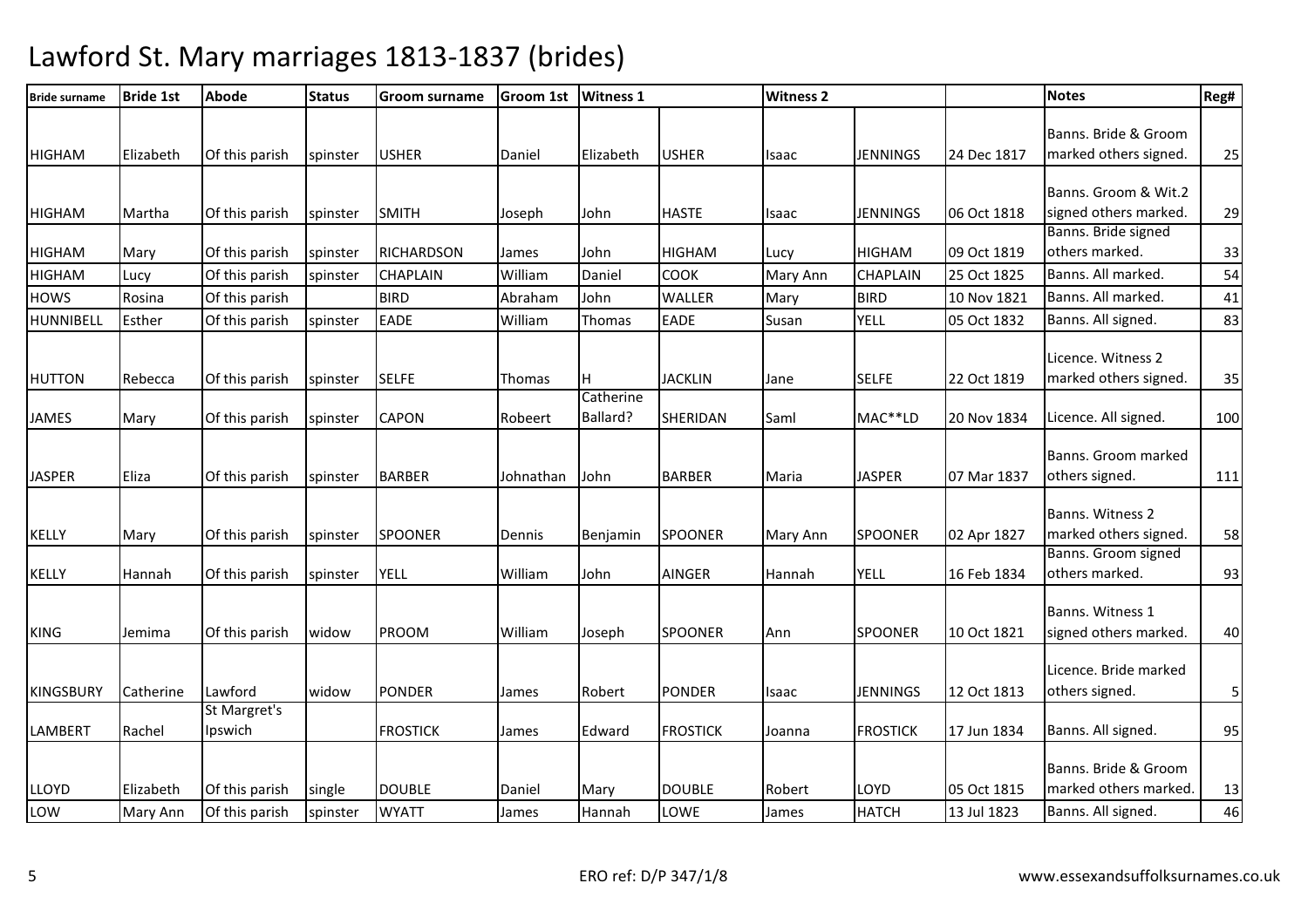| <b>Bride surname</b> | <b>Bride 1st</b> | Abode          | <b>Status</b> | <b>Groom surname</b> | <b>Groom 1st</b> | <b>Witness 1</b> |                 | <b>Witness 2</b> |                 |             | <b>Notes</b>          | Reg#           |
|----------------------|------------------|----------------|---------------|----------------------|------------------|------------------|-----------------|------------------|-----------------|-------------|-----------------------|----------------|
|                      |                  |                |               |                      |                  |                  |                 |                  |                 |             | Banns. Bride & Wit.2  |                |
| LOWE                 | Ann              | Of this parish | widow         | <b>CHEVISTON</b>     | John             | Elizabeth        | <b>RUSSEL</b>   | James            | <b>JASPER</b>   | 29 Feb 1824 | signed others marked. | 51             |
| LOYD                 | Deborah          | Of this parish | spinster      | CANT                 | Jacob            | Thomas           | <b>GUNN</b>     | Lucy             | LOYD            | 06 Nov 1836 | Banns. All signed.    | 109            |
| <b>MARSH</b>         | Eliza            | Of this parish | spinster      | <b>GIRLING</b>       | William          | Edward           | <b>SEAGERS</b>  | Susan            | <b>GENTRY</b>   | 02 May 1823 | Banns. All marked.    | 45             |
| <b>MAY</b>           | <b>Mary Anne</b> | Of this parish | spinster      | <b>PAGE</b>          | Gornall          | John             | <b>MAY</b>      | Elizabeth        | <b>MAY</b>      | 23 Sep 1819 | Licence. All signed.  | 32             |
| <b>MAY</b>           | Elizabeth        | Of this parish | spinster      | PERTWEE              | Joseph           | Charlotte        | <b>MAY</b>      | John             | <b>MAY</b>      | 07 Oct 1827 | Licence. All signed.  | 60             |
|                      |                  |                |               |                      |                  |                  |                 |                  |                 |             |                       |                |
|                      |                  |                |               |                      |                  |                  |                 |                  |                 |             | Banns. Bride & Wit.1  |                |
| <b>MOORE</b>         | Sarah            | Of this parish | widow         | <b>BONES</b>         | John             | James            | <b>REYNOLDS</b> | Letitia          | <b>REYNOLDS</b> | 15 Sep 1834 | signed others marked. | 97             |
|                      |                  |                |               |                      |                  |                  |                 |                  |                 |             | Banns. Groom & Wit1   |                |
| <b>NEVILL</b>        | Hannah           | Of this parish |               | <b>SOUTHGATE</b>     | John             | George           | <b>NEVILL</b>   | Sarah            | <b>MOUTELL</b>  | 11 Oct 1831 | signed others marked. | 80             |
|                      |                  |                | spinster      |                      |                  |                  |                 |                  |                 |             | Banns. Groom signed   |                |
| <b>OSBORNE</b>       | Hannah           | Of this parish | spinster      | <b>DENNEY</b>        | James            | William          | <b>DENNEY</b>   | Mary             | <b>DENNEY</b>   | 26 Sep 1834 | others marked.        | 99             |
| PAGE                 | Mary             | Of this parish | spinster      | <b>EYLAND</b>        | <b>Miles</b>     | William          | <b>PAGE</b>     | John             | <b>TAYLOR</b>   | 31 Jan 1834 | Banns. All signed.    | 92             |
|                      | Hannah           |                |               |                      |                  |                  |                 |                  |                 |             |                       |                |
| PAGE                 | Norman           | Of this parish | spinster      | <b>VIALL</b>         | George           | Elizabeth        | <b>PAGE</b>     | William          | <b>PAGE</b>     | 08 Feb 1836 | Licence. All signed.  | 105            |
|                      |                  |                |               |                      |                  |                  |                 |                  |                 |             |                       |                |
|                      |                  |                |               |                      |                  |                  |                 |                  |                 |             | Banns. Groom & Wit.1  |                |
| <b>PAIN</b>          | Sarah            | Of this parish | spinster      | <b>HATCH</b>         | John             | Isaac            | <b>GENNINGS</b> | John             | <b>PAIN</b>     | 31 May 1813 | signed others marked. | $\overline{2}$ |
| PASKALL              | Martha           | Of this parish | spinster      | <b>ROUSE</b>         | James<br>Robert  | Peter            | <b>PASKELL</b>  | Sarah            | <b>HARVEY</b>   | 10 Sep 1833 | Banns. All marked.    | 87             |
| <b>PAYNE</b>         | Phoebe           | Of this parish | spinster      | <b>PAYNE</b>         | Porter           | W                | PHILIPS         | Mary             | <b>YELL</b>     | 12 Feb 1823 | Licence. All signed.  | 43             |
|                      |                  |                |               |                      |                  |                  |                 |                  |                 |             |                       |                |
|                      |                  |                |               |                      |                  |                  |                 |                  |                 |             | Banns. Witness 1      |                |
| <b>PINNER</b>        | Hannah           | Manningtree    | spinster      | <b>PRIKE</b>         | John             | Eliza            | <b>PRYKE</b>    | Sarah            | <b>BACON</b>    | 05 Jul 1836 | signed others marked. | 107            |
| POLLARD              | Mary             | Of this parish | spinster      | <b>GOODRICH</b>      | William          | William          | <b>PAGE</b>     | Elizabeth        | PAGE            | 14 Feb 1816 | Licence. All signed.  | 16             |
| <b>PRIGG</b>         | Maria            | Of this parish | widow         | <b>HIGHAM</b>        | Thomas           | Richard          | <b>GARROD</b>   | Alice            | <b>GARROD</b>   | 28 Feb 1824 | Banns. All marked.    | 52             |
|                      |                  |                |               |                      |                  |                  |                 |                  |                 |             |                       |                |
|                      |                  |                |               |                      |                  |                  |                 |                  |                 |             | Banns. Groom & Wit.1  |                |
| <b>PUNT</b>          | Mary             | Of this parish | widow         | <b>BORRETT</b>       | William          | Sidney           | <b>CUTTING</b>  | Mary             | <b>CREASOR</b>  | 29 Oct 1823 | signed others marked. | 48             |
|                      |                  |                |               |                      |                  |                  |                 |                  |                 |             | Banns. Groom marked   |                |
| <b>ROBERTS</b>       | Mary             | Of this parish | spinster      | <b>CHAPLAIN</b>      | Isaac            | James            | YOUNG           | Mary             | <b>YOUNG</b>    | 23 Mar 1834 | others signed.        | 94             |
| <b>ROPER</b>         | Anne             | Of this parish |               | <b>GILES</b>         |                  |                  | <b>ROPER</b>    | Elizabeth        | <b>SIMPSON</b>  | 29 Apr 1828 | Licence. All signed.  | 62             |
|                      |                  |                | spinster      |                      | Henry            | George           |                 |                  |                 |             |                       |                |